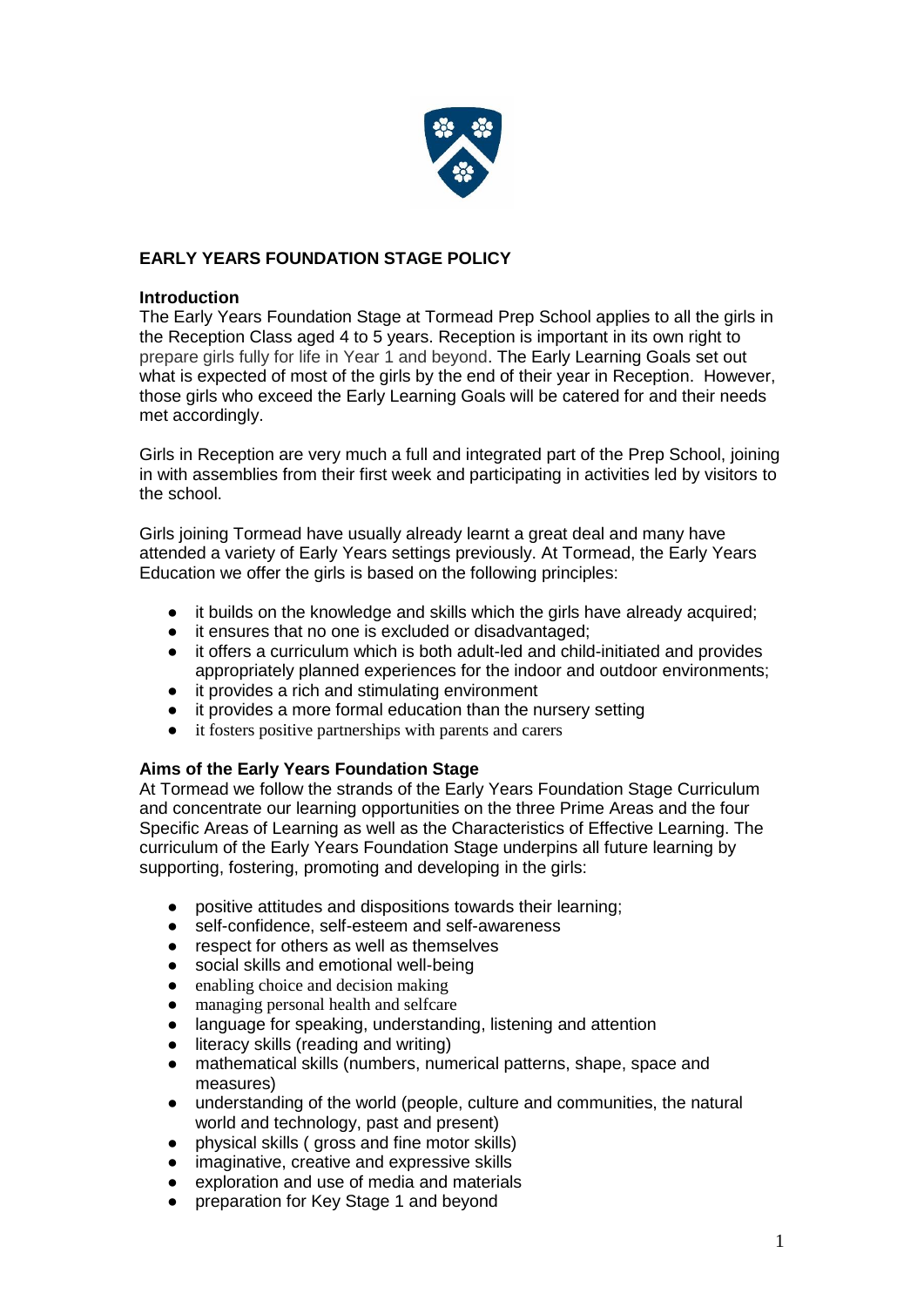## **The Principles of the Early Years Foundation Stage**

We believe that:

- every girl is a competent learner who can be resilient, capable, confident and self-assured.
- the girls learn to be strong and independent from a base of secure relationships with others.
- the environment plays a key role in supporting and extending development and learning.
- the girls develop and learn in different ways and at different rates and all areas of learning and development are equally important and inter-connected.

## **Strategies for Teaching the Early Years Foundation Stage**

We are committed to providing a wide range of play activities, both indoor and outdoor, planned and child-initiated, which will promote developmental learning in all areas of the curriculum. Through play, the girls explore and develop learning experiences, which help them make sense of the world. They practise and build up ideas, and learn how to control themselves and understand the need for rules. They have the opportunity to think creatively alongside others as well as on their own. They communicate with others as they investigate and solve problems. They express fears in controlled and safe situations and are fully supported. We reflect on the different ways the girls learn and adapt our practice accordingly.

Whole class teaching sessions and small group times take place from the very start of Reception. We aim to ensure that the girls are provided with interesting and challenging activities so that they work towards achieving their full potential and develop into independent learners. We aim to ask higher order questions and provide opportunities to grow their minds through our High Performance Learning accreditation scheme, which promotes a growth mindset and characteristics, values and attitudes of more able learners. We foster their curiosity and encourage them to be engaged and active learners.

A more formal approach to teaching takes place preparing the girls for the transition to Year 1 during the summer term. They work alongside girls across Key Stage One for creative, physical and expressive activities. (\*see covid 19 appendix) A reading book is sent home each day and more able readers have access to the Key Stage 1 books.

## **Strategies for Assessment, Progression and Continuity**

Regular formative assessments, based on observations, photographs and examples of work, inform everyday planning as well as provide 'learning priorities' for each girl. An individual profile/learning journey is compiled throughout the year using the Tapestry App and, where necessary, additional written observations are kept in an assessment folder. Observational assessments are then matched against the scales on the EYFS Profile. The girls' progress is monitored by making best-fit judgements using the Early Years Outcomes and is recorded in the Tapestry App. At the end of the year, it informs the planning by the Year 1 teacher in order to support and extend children's learning as they move into KS1.

When the girls enter Reception, they are assessed by the class teacher. This assessment deals with language, reading/phonic knowledge, and problem solving, reasoning and numeracy skills. The results enable us to plan appropriately and effectively. Assessments are carried out at the end of the year, which, alongside the EYFS Profile (see coivd 19 appendix\*\*), informs the planning for the following year. These also highlight any strengths and weaknesses for individuals/groups as well as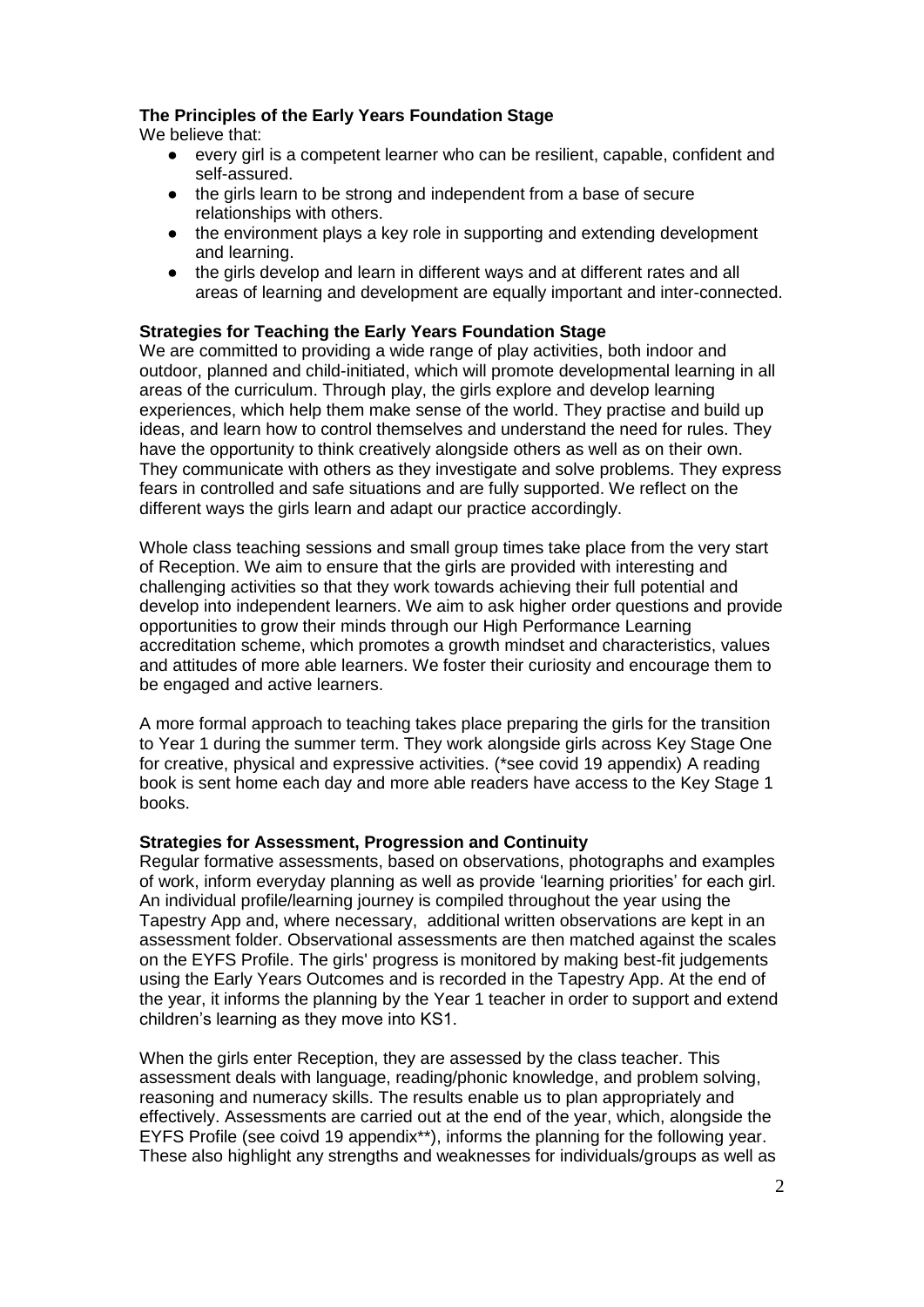areas of the curriculum which need to be addressed. EYFS profile results are reported to the local authority. Also at the end of the year, the GL assessments are carried out for Reasoning. All of these results form a baseline for tracking of the girls' progress through Tormead Prep School.

### **Strategies for Reporting to Parents**

At the end of each term, parents are provided with End of Term Summary Reports, indicating the girls' achievements and providing an opportunity to share 'next steps'.

Parent Consultation Meetings are held in the Autumn and Spring Terms, and regular Open Afternoons provide the opportunity for parents to view the girls' work in the classroom. (See Covid 19 appendix \*\*\*) At the end of the academic year, parents receive an annual report that comments on progress in each area of learning. It highlights the strengths and developmental needs and gives details of the general progress.

. A weekly Reception newsletter is written by the Reception teacher and sent to parents informing them of the girls' learning during the week as well as ideas for parents to support at home. Curriculum overviews are sent to parents each half term.

### **Special Educational Needs**

We aim to provide a happy, stimulating and secure environment for all children, where individual abilities are recognised.

All the girls are given the opportunity to develop skills to the very best of their ability. We believe in early intervention and provide equipment, resources and learning activities to meet individual needs.

We aim to work with parents to identify learning needs, to respond appropriately to any area of difficulty and to formulate an effective strategy to meet these needs.

### **Resources**

We plan a learning environment, both indoors and outdoors, that encourages a positive attitude to learning. We use materials and equipment that reflect both the community that the girls come from and the wider world. We regularly encourage the girls to make their own selection of the planned activities, as we believe this encourages independent learning. This is balanced with more formal learning, as directed by the teacher, in order to ensure they are ready for life in Year 1.

### **Photography**

When starting school at Tormead and joining the Reception class, parents are given a consent form to sign if they give permission for their daughter to be photographed. Girls in EYFS must only be photographed with the Early Years iPads. When teaching EYFS in their setting, staff must leave their mobile devices outside the setting (wherever that may be). Any staff who have mobile phones in the ground floor building of the EYFS setting, must store their phone in the locked room of that building. Parents are not permitted to take photographs at any events involving girls in Reception. External companies may occasionally be used to take photographs/ video footage of girls in EYFS; in these cases, the company in question should provide documentation making clear the date on which these images will be permanently deleted from their files.

### **Health and Safety**